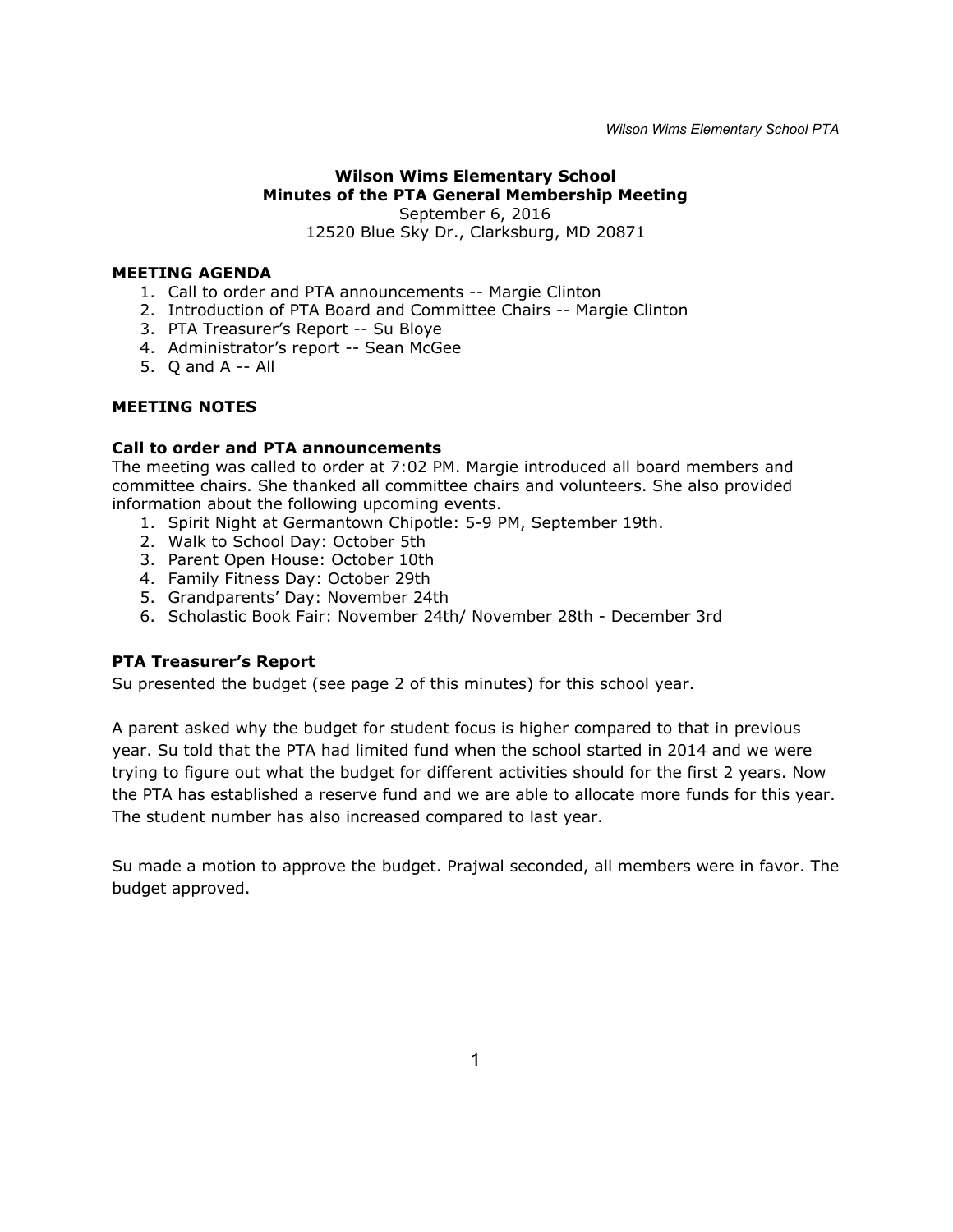|                                   | Wilson Wims Elementary School PTA, Inc.                                                                           |                     |                     |                       |
|-----------------------------------|-------------------------------------------------------------------------------------------------------------------|---------------------|---------------------|-----------------------|
|                                   | Proposed Budget for 2016-2017 Fiscal Year                                                                         |                     |                     |                       |
|                                   | For General Membership Approval 09/06/2016                                                                        | Final               |                     |                       |
|                                   |                                                                                                                   | Prior Year's Budget | Prior Year's Actual | Current Year's Budget |
|                                   |                                                                                                                   | 2015-2016           | 2015-2016           | 2016-2017             |
|                                   |                                                                                                                   |                     |                     |                       |
| <b>Beginning Balance</b>          |                                                                                                                   | 29,175.10           | 29,175.10           | 46,257.59             |
| Income                            |                                                                                                                   |                     |                     |                       |
|                                   | Total 1 - Operating Income                                                                                        | 6,236.10            | 5,502.41            | 5,100.00              |
|                                   | Member Dues, Refund of Bank Fees                                                                                  |                     |                     |                       |
|                                   |                                                                                                                   |                     |                     |                       |
|                                   | Total 2 - Donations                                                                                               | 2,700.00            | 3,384.75            | 850.00                |
|                                   | Corporate and Personal                                                                                            |                     |                     |                       |
|                                   |                                                                                                                   |                     |                     |                       |
|                                   | Total 3 - Store Loyalty Programs                                                                                  | 6,570.00            | 6,368.65            | 7,170.00              |
|                                   | Harris Teeter, Amazon Smile, Box Tops, eScrip                                                                     |                     |                     |                       |
|                                   |                                                                                                                   |                     |                     |                       |
|                                   | Total 4 - Fundraising Income                                                                                      | 54,800.00           | 39,720.91           | 50,800.00             |
|                                   | Book Fair, Spirit Nights, Spirit Wear, Spring Carnival, Sponsorships                                              |                     |                     |                       |
|                                   |                                                                                                                   |                     |                     |                       |
|                                   | Total 5 - Student Focus Income                                                                                    | 5,200.00            | 22,499.45           | 16,567.00             |
|                                   | Make-N-Take Registration, Variety Show Ticket Sales, Yearbook Sales                                               |                     |                     |                       |
|                                   |                                                                                                                   |                     |                     |                       |
|                                   | <b>Total Income</b>                                                                                               | 75,506.10           | 77,476.17           | 80,487.00             |
|                                   |                                                                                                                   |                     |                     |                       |
|                                   |                                                                                                                   |                     |                     |                       |
|                                   | Total 11 - Operating Expenses                                                                                     | 12,050.00           | 7,270.98            | 11,185.00             |
|                                   | National/State/County PTA Dues, Bank Fees, Insurance, Supplies, Website                                           |                     |                     |                       |
|                                   |                                                                                                                   |                     |                     |                       |
|                                   | Total 33 - Store Loyalty Programs Expense                                                                         | 150.00              | 59.93               | 275.00                |
|                                   | Incentives for participation in programs                                                                          |                     |                     |                       |
|                                   |                                                                                                                   |                     |                     |                       |
|                                   | Total 44 - Fundraising Expenses                                                                                   | 29,200.00           | 20,934.48           | 25,250.00             |
|                                   | Order/rent materials (Books for Book Fair, T-shirts for Back-to-school sales, Dunk tank for Spring Carnival, etc) |                     |                     |                       |
|                                   | Total 55 - Student Focus Expenses                                                                                 | 27,974.12           | 24,777.90           | 31,075.00             |
|                                   | Assemblies, Int'l Night, Make-N-Take supplies, Spelling Bee, STEM Expo, Variety Show, Yearbook, etc               |                     |                     |                       |
|                                   |                                                                                                                   |                     |                     |                       |
|                                   | Total 66 - Staff Focus                                                                                            | 8,200.00            | 6,968.18            | 9,100.00              |
|                                   | <b>Staff Appreciation</b>                                                                                         |                     |                     |                       |
|                                   |                                                                                                                   |                     |                     |                       |
|                                   | Total 77 - Community Outreach                                                                                     | 900.00              | 382.21              | 850.00                |
|                                   | Supporting Local Non-Profits, School Beautification                                                               |                     |                     |                       |
|                                   |                                                                                                                   |                     |                     |                       |
|                                   | 99 - Operating Cushion                                                                                            | 7,500.00            | 0.00                | 2,500.00              |
|                                   | To pay for expenses incurred before fundraisers start                                                             |                     |                     |                       |
|                                   |                                                                                                                   |                     |                     |                       |
| <b>Total Expense</b><br>85,974.12 |                                                                                                                   | 60,393.68           | 80,235.00           |                       |
| Net Income                        |                                                                                                                   | $-10,468.02$        | 17,082.49           | 252.00                |
|                                   |                                                                                                                   |                     |                     |                       |
|                                   | <b>Ending Balance</b>                                                                                             | 18,707.08           | 46,257.59           | 46,509.59             |
|                                   |                                                                                                                   |                     |                     |                       |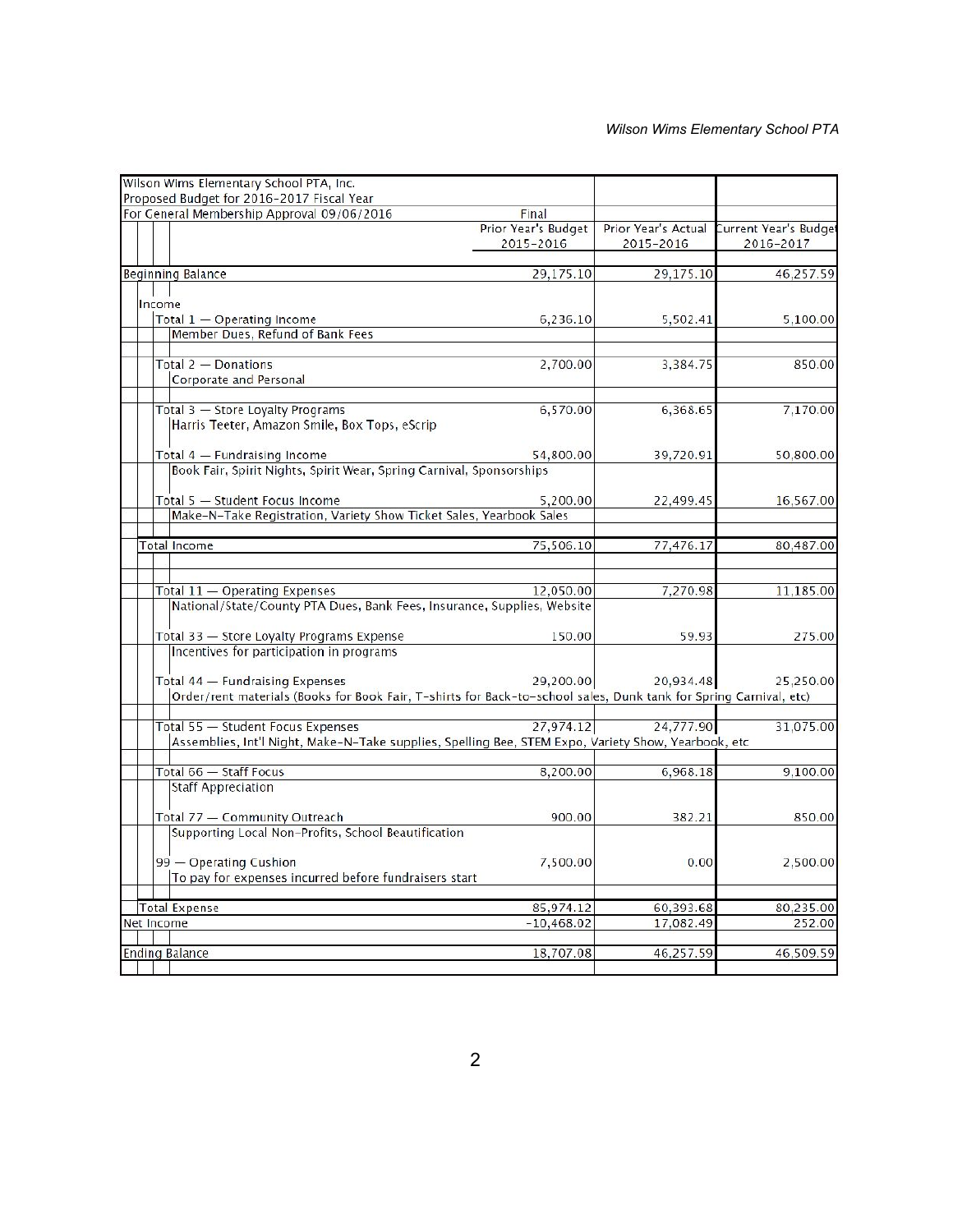#### **Administrator's report**

- 1. Mr. McGee mentioned that dismissal for the first week has been a challenge. Kindergartener are becoming more independent; however after they are back from weekend, they still need some help to get back to where they were before the weekend.
- 2. Mrs. Lisa Henry is currently working at the school. Mr. McGee will be going to be in Gibbs ES from Jan 3rd to Feb 17th and the principle intern at Gibbs ES will be coming to Wims ES. After that period, Mr. McGee will be back to Wims ES. Gibbs ES building is identical to our school building.
- 3. The parents should take the child abuse and neglect training available online [\(http://www.montgomeryschoolsmd.org/childabuseandneglect/reportingchildabuse/i](http://www.montgomeryschoolsmd.org/childabuseandneglect/reportingchildabuse/index.html) [ndex.html\)](http://www.montgomeryschoolsmd.org/childabuseandneglect/reportingchildabuse/index.html) prior to volunteering at school. After the training is completed, parents should receive a training completion email. Parents should send that email to Mrs. McAlister.
- 4. Parents are requested to sign up for Parent teacher conferences.
- 5. The school door closes at 9:00 AM.
- 6. School has started a way to help kids interact/make friends by using buddy bench.
- 7. After School Club schedules are coming out soon. There will be a lot of offerings and room reservations are being done. Email will come out in about two weeks.

### **Q and A**

Parents asked questions and Mr. McGee responded in this session of the meeting. This is a summary of the Q and A session:

- 1. Principal's email will come out every Friday, typically around 5:30 PM. Principal will also send monthly newsletter.
- 2. Wims has ranked at #15 within the county based on testing MapC and MapP. This is great academic achievement. This is not due to that fact that we have a new school and technology but it is due to the school's teaching philosophy facility.
- 3. The class size is not growing; it is capped at max 30 and minimum 22.
- 4. Currently there are 1108 students enrolled at Wims and Little Bennett has 650 students. A parent recommended that the county should do a boundary study to address the disparity in number of students in elementary schools located nearby. A parent mentioned that there are empty rooms in Little Bennett ES.
- 5. BOE of Montgomery County has put out a statement against the governor's decision to start schools after Labor Day.
- 6. The school implements small group teaching within a class based on students' performance. MCPS has a teaching philosophy that encourages small group teaching but it is the school that implements this.